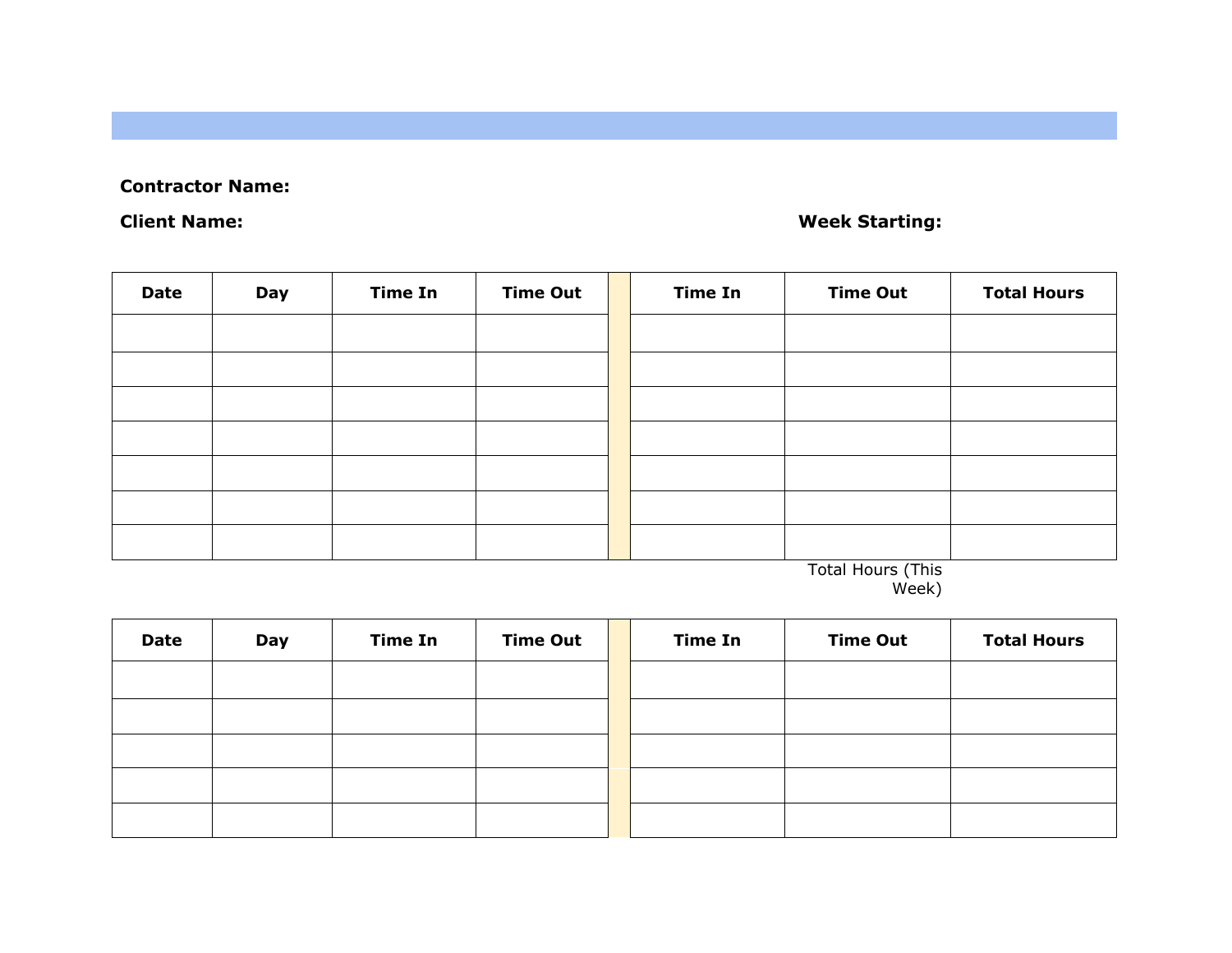

Brought to you by TimeDoctor.com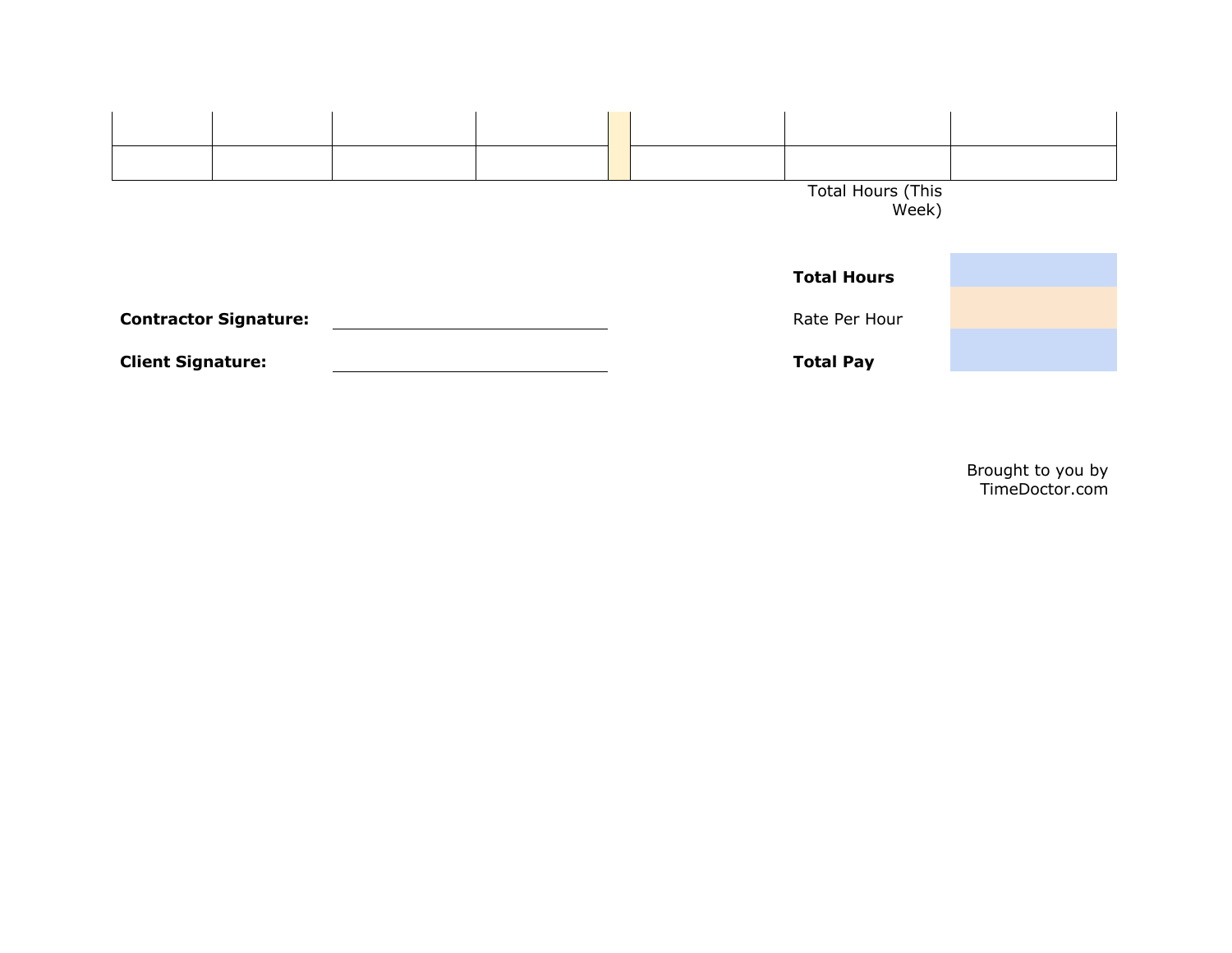## **Time Doctor Agency**

**Contractor Name:** John Doe

**Client Name:** Jane Doe **Week Starting:** 11/30/2020

| <b>Date</b> | Day       | <b>Time In</b> | <b>Time Out</b> | <b>Time In</b> | <b>Time Out</b>   | <b>Total Hours</b> |
|-------------|-----------|----------------|-----------------|----------------|-------------------|--------------------|
| 11/30/2020  | Monday    | 8:00 AM        | 11:00 AM        | $1:00$ PM      | 6:00 PM           | 8:00               |
| 12/1/2020   | Tuesday   | 8:15 AM        | 11:00 AM        | $1:00$ PM      | 6:20 PM           | 8:05               |
| 12/2/2020   | Wednesday | 8:00 AM        | 11:00 AM        | 1:23 PM        | 6:00 PM           | 7:37               |
| 12/3/2020   | Thursday  | 8:00 AM        | 10:30 AM        | $1:00$ PM      | $6:00$ PM         | 7:30               |
| 12/4/2020   | Friday    | 8:00 AM        | 11:00 AM        | 1:00 PM        | 6:00 PM           | 8:00               |
| 12/5/2020   | Saturday  | $9:00$ AM      | 11:00 AM        |                |                   | 2:00               |
| 12/6/2020   | Sunday    |                |                 |                |                   | 0:00               |
|             |           |                |                 |                | Total Houre (Thie |                    |

Total Hours (This Week) **41:12**

| <b>Date</b> | Day       | <b>Time In</b> | <b>Time Out</b> | Time In   | Time Out  | <b>Total Hours</b> |
|-------------|-----------|----------------|-----------------|-----------|-----------|--------------------|
| 12/7/2020   | Monday    | 8:15 AM        | 11:00 AM        | $1:00$ PM | $5:00$ PM | 6:45               |
| 12/8/2020   | Tuesday   | $8:00$ AM      | 11:00 AM        | $1:00$ PM | $6:00$ PM | 8:00               |
| 12/9/2020   | Wednesday | $8:00$ AM      | $11:00$ AM      | $1:00$ PM | $3:00$ PM | 5:00               |
| 12/10/2020  | Thursday  | $8:00$ AM      | 11:00 AM        | $1:00$ PM | $5:00$ PM | 7:00               |
| 12/11/2020  | Friday    | 8:00 AM        | 11:00 AM        | 1:00 PM   | 5:00 PM   | 7:00               |